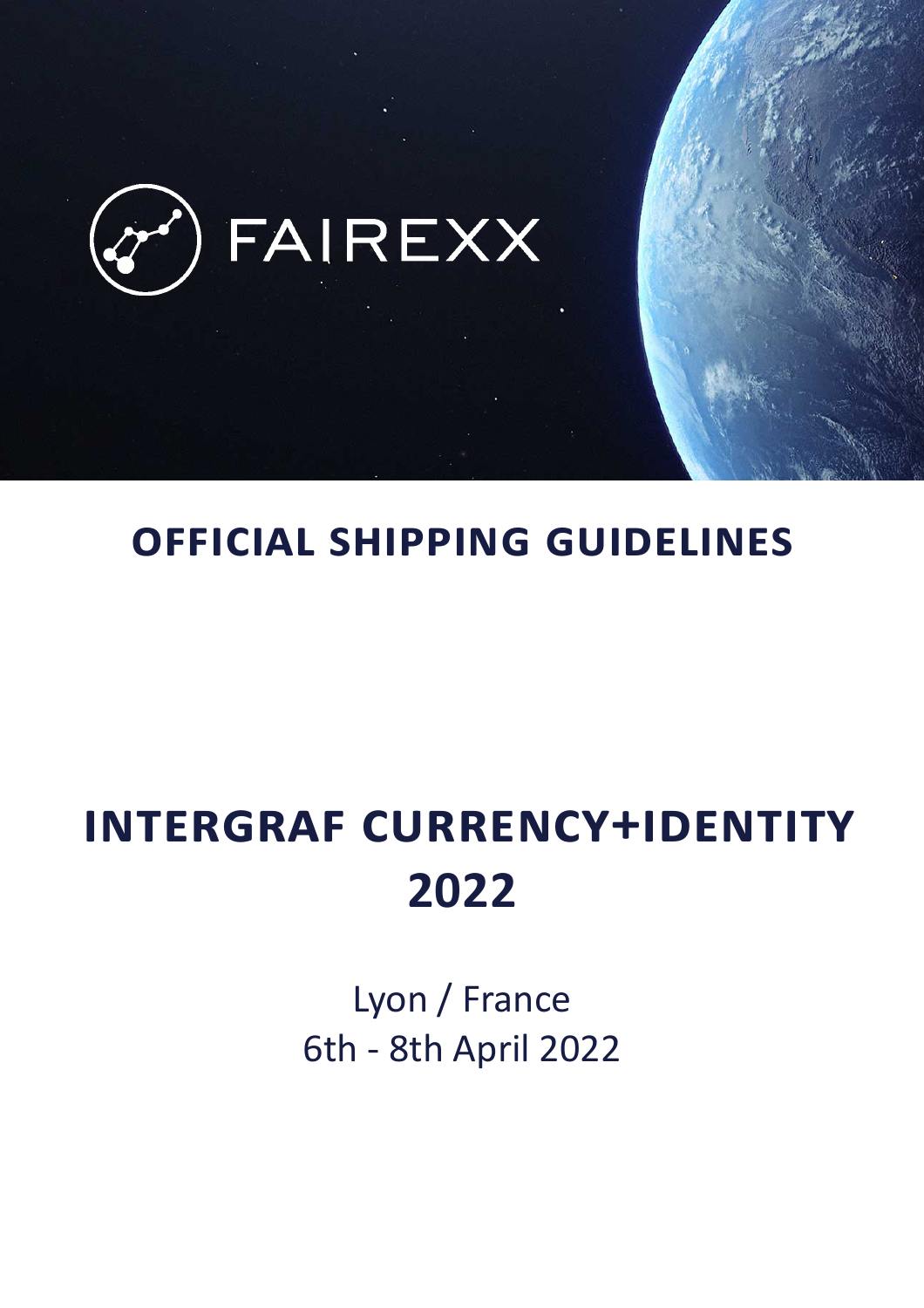

# **OFFICIAL SHIPPING GUIDELINES**

#### **Table of Content**

- 1. Shipments originating from outside the European Union (ee. United States, Canada, Switzerland, etc.)
- 2. Shipments originating from the European Union
- 3. Direct delivery address for full- and part-loads to venue
- 4. Marking of packages
- 5. [Insurance](#page-6-1)
- 6. [Payment](#page-6-2)
- 7. Basic Conditions of Contract
- 8. Contact details (not delivery address !)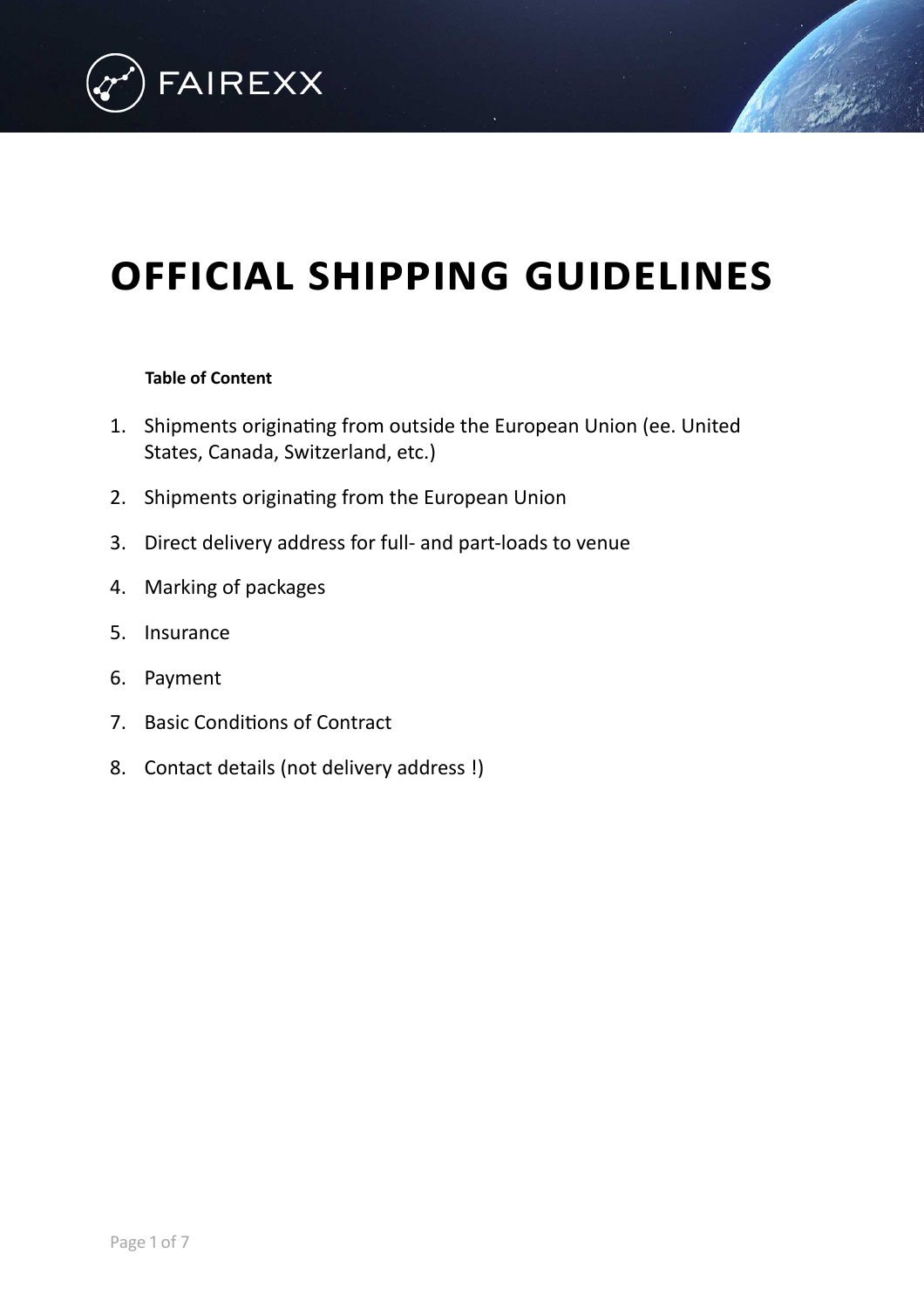

## <span id="page-2-0"></span>1. Shipments originating from **outside** the European Union (ee. United States, Canada, Switzerland, etc.)

### **1.1** COURIER SHIPMENTS

Send via FEDEX, DHL, UPS, TNT (and other courier companies)

Please note: Despite their promise courier companies cannot make customs clearance, as they lack an EORI number! Shipment for temporary importation via ATA-Carnet and/or via commercial invoice (goods that will be returned after event) **must** be send by airfreight (please see column 1.2) as courier companies cannot arrange any temporary customs clearance.

We strongly recommend sending your courier shipments to our warehouse. We cannot guarantee an on-time delivery to the exhibition booth in case your shipment arrives later than **28th March 2022.** 

#### **Please consign all courier shipments to the following address:**

Fairexx – Logistics For Exhibitions GmbH Gottlieb-Daimler-Strasse 3 50181 Bedburg Germany Phone: +49 (0)2272 996 90 21

We strongly recommend Exhibitors not to send courier shipments directly to the venue/stand. For shipments sent directly to the stand no liability is accepted.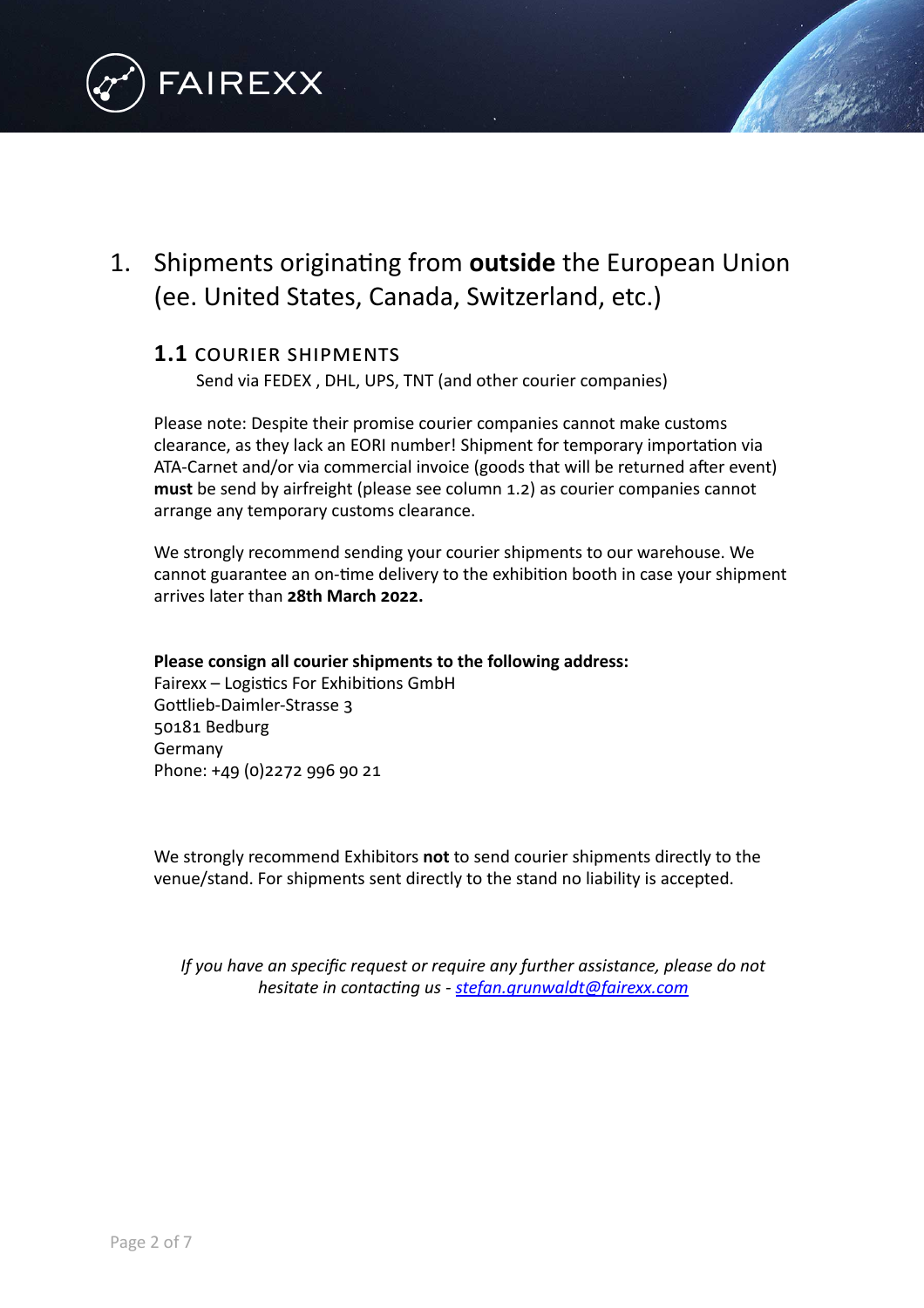

### **1.2** AIRFREIGHT

Your shipment should arrive at Cologne-german-airport (CGN) no later than **28th March 2022.**

**Please consign sole-AWB to:** FAIREXX - Logistics for Exhibitions GmbH Marienstrasse 28 12207 Berlin / Germany Tel: +49-30-4403 4713

#### **Notify:**

Intergraf Currency+Identity 2022 / Exhibitor-name: ...

We kindly ask you to send us a pre-advice at least one day before departure including a copy of the Airwaybill and a copy of the commercial invoice / packing list.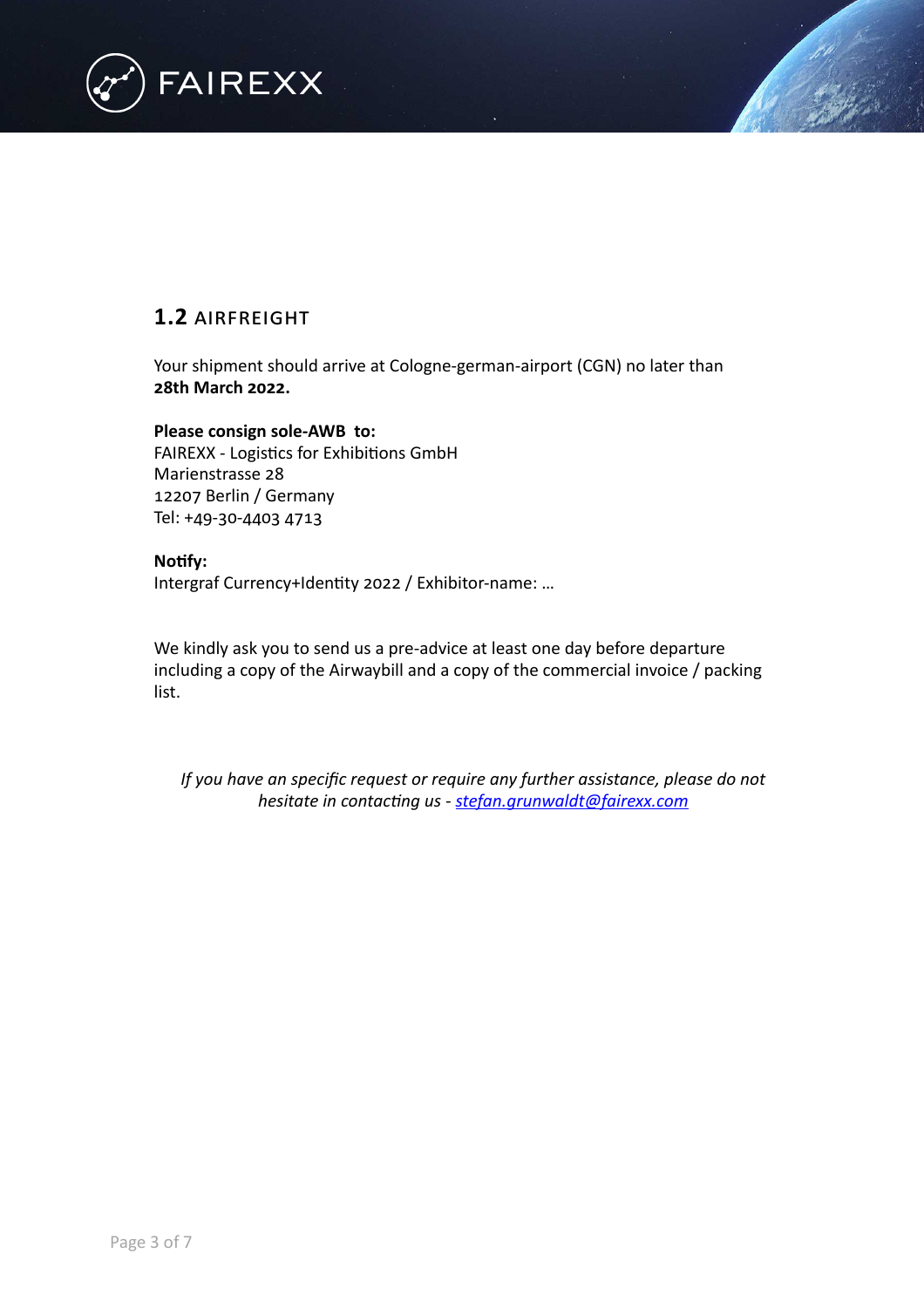

### **1.3** DOCUMENTATION

For shipments outside of the European Union, we require the following Documents for the customs clearance:

- $\rightarrow$  3 originals of proforma invoice / packing list in english, showing weights / sizes and values / exact description
- $\rightarrow$  separate Invoices for temporary importation (Exhibits)
- $\rightarrow$  and permanent importation (consumables, brochures etc)
- $\rightarrow$  serial numbers and pictures of every item that needs to be imported temporarily
- $\rightarrow$  if necessary: certificate of origin (Form A / EUR.1)
- $\rightarrow$  if necessary: special certificates (health / veterinary)

All exhibits / material entered under temporary importation are subject to control and may be selected for examination by customs authorities for Inward and Outward movements.

Any exhibits remaining in European Union after closure of the Exhibition are subject to Duties and / or VAT. Payments must be guaranteed prior to removal of goods from the Exhibition venue.

Any shipments arriving after our deadlines that require Customs clearance will be subject to a late arrival surcharge of 25% on our official handling tariff.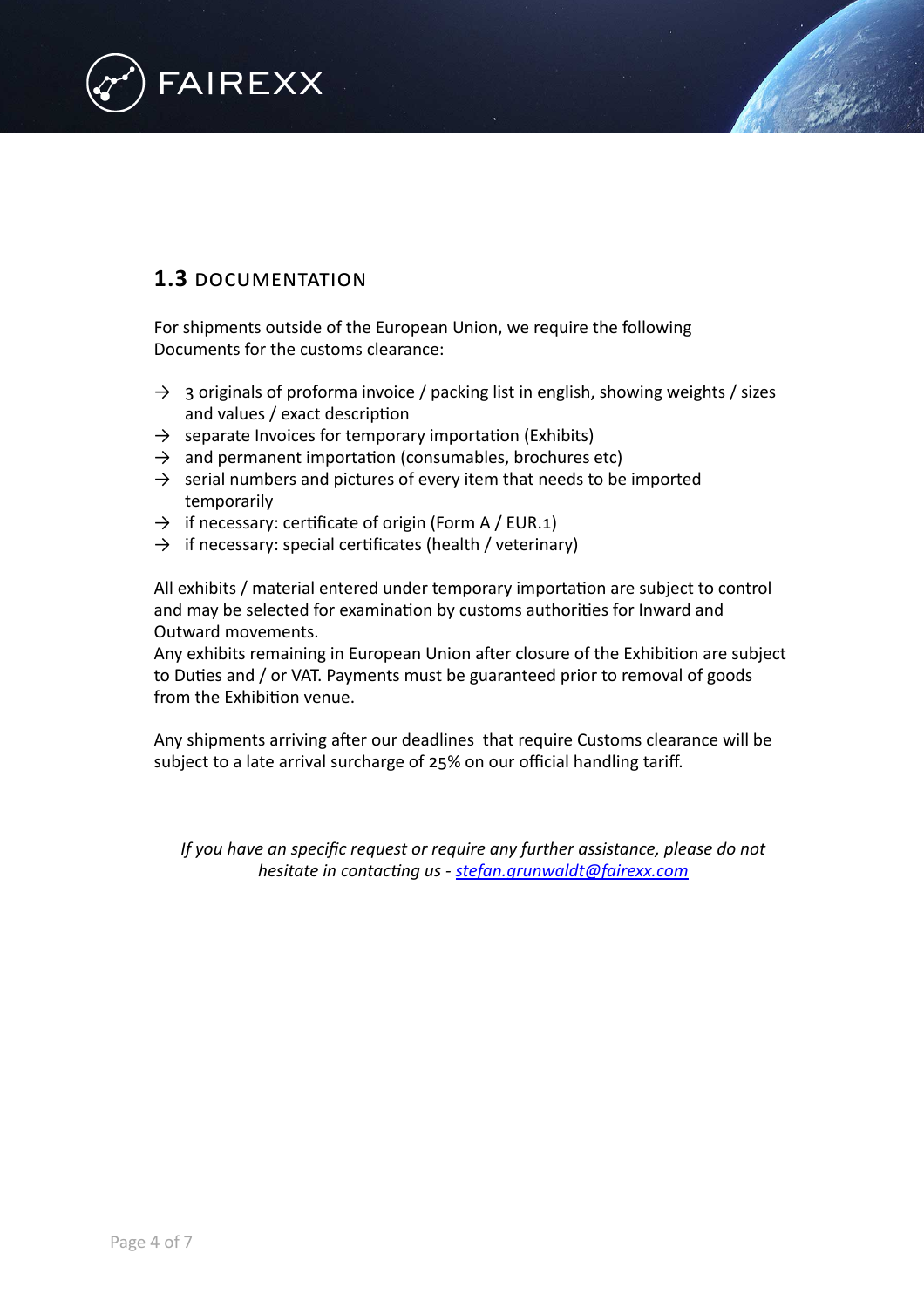



<span id="page-5-0"></span>GROUPAGE ROADCARGO, COURIER SHIPMENTS (DHL, FEDEX, ETC.)

We strongly recommend sending your groupage or courier shipments to our warehouse. We cannot guarantee an on-time delivery to the exhibition booth in case your shipment arrives later than **30th March 2022.** 

#### Please consign all groupage or courier shipments to the following address:

Fairexx - Logistics For Exhibitions GmbH Gottlieb-Daimler-Strasse 3 50181 Bedburg Germany Phone: +49 (0)2272 996 90 21

We kindly ask you to send us a pre-advice at least one day before departure including a copy of the Waybill with tracking-number and a copy of the commercial invoice / packing list.

*If you have an specific request or require any further assistance, please do not hesitate in contacting us - stefan.grunwaldt@fairexx.com* 

## <span id="page-5-1"></span>3. Direct delivery address for full- and part-loads to venue

Full and part trailer loads should arrive at *Centre de Congres de Lyon* in accordance with the official build-up dates, pre-booked with unloading slot.

#### **Fairground address:**

Fairexx Logistics for Exhibitions GmbH c/o Centre de Congres de Lyon 50 Quai Charles de Gaulle 69006 Lyon / France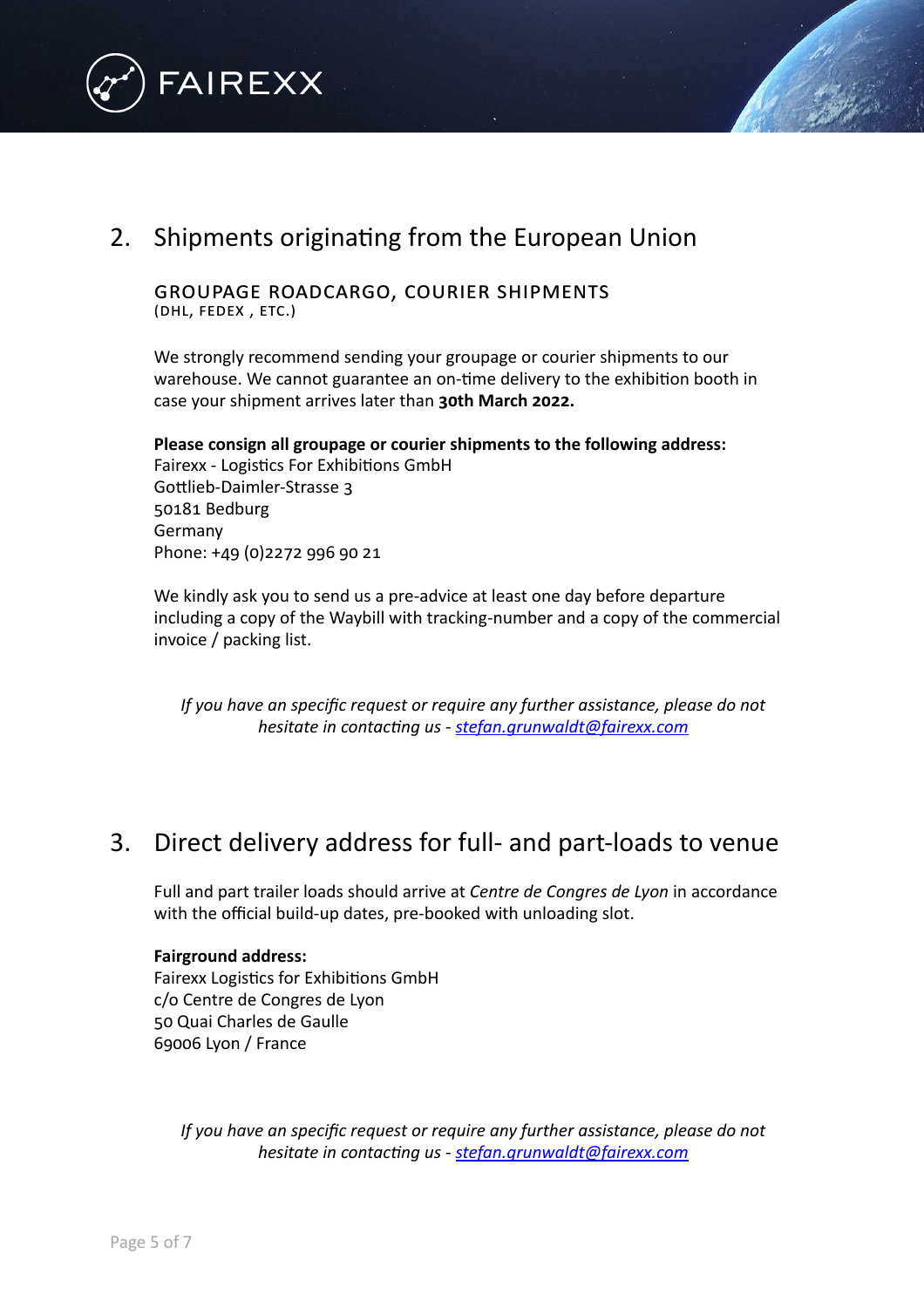

# <span id="page-6-0"></span>4. Marking of packages

Please number every package consecutively and make sure that the following information is indicated on every package:

"Intergraf Currency+Identity 2022" Please mark all packages with numbers: "Name of Exhibitor"  $1$  of ...  $/$  2 of ...  $/$  3 of ... etc. "Hall no. / Stand no." "Fairexx c/o Intergraf Currency+Identity 2022"

We kindly ask you to use safe and strong packing material which is strong enough to be re-used after the show.

## <span id="page-6-1"></span>5. Insurance

We strongly recommend that all exhibitors arrange insurance cover to include transit to and from the exhibition, whilst on display and in storage. Please contact us for further information and rates.

## <span id="page-6-2"></span>6. Payment

All shipments are subject to payment before delivery to booth. We accept the following methods of payment :

- $\rightarrow$  Bank Transfer: please provide a copy of the Transfer Statement
- $\rightarrow$  Credit Card: please inform us of your card details in advance (not for customs expenditures unless with an additional 5 % service fee)
- $\rightarrow$  Cash: all major currencies accepted